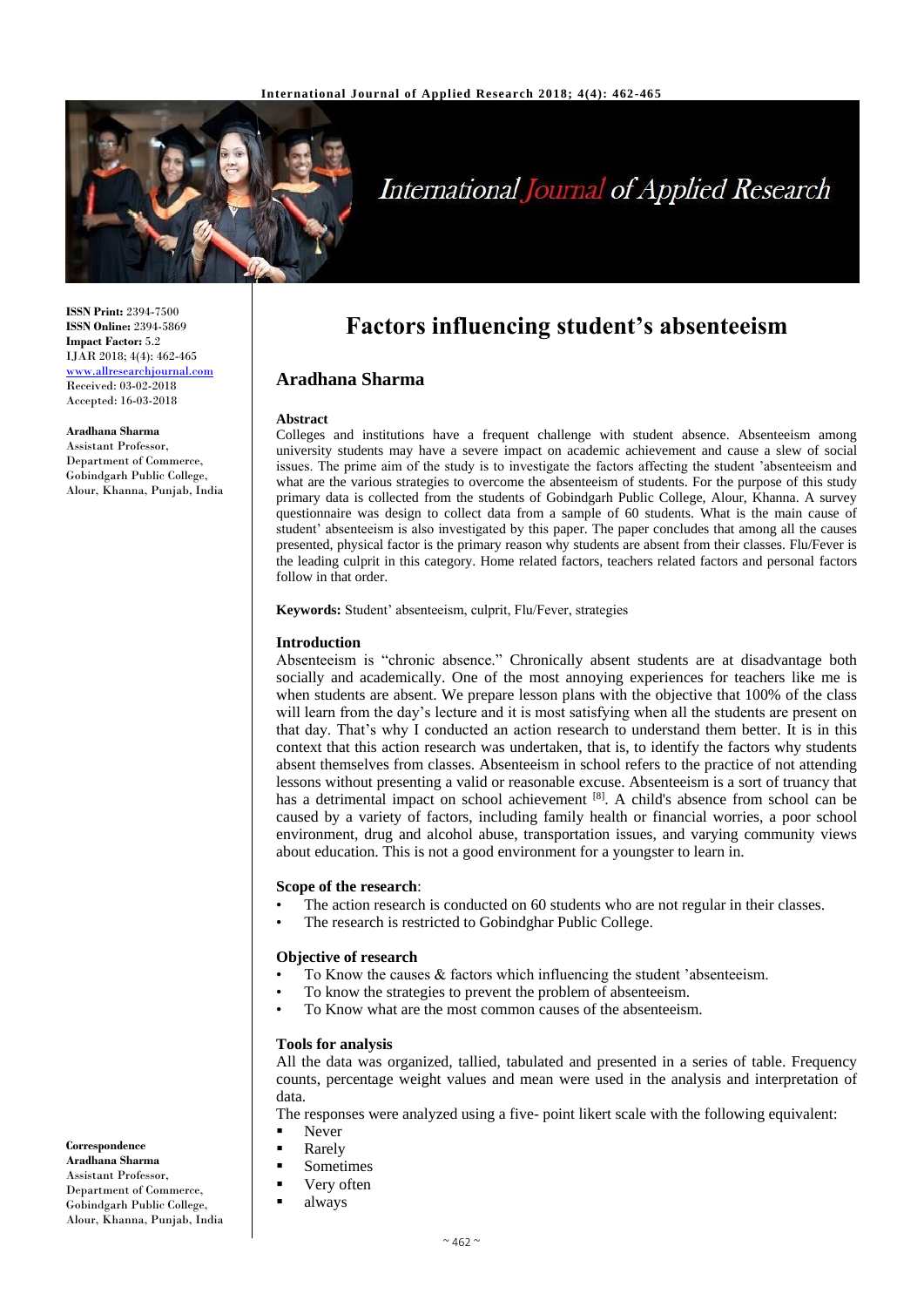#### **Sources of data**

- **Primary data**: Questionnaire was prepared and filled by the students who are not regular in their class.
- **Secondary data**: Records and attendance register of students are collected from college.

# **Limitation of research**

The following constraints are certain to have an impact on the study's conclusions:

- The results and findings are based on the respondents' opinions, hence they cannot be generalized.
- Research is restricted to 60 students only.

### **Review of literature**

Many scholars have looked at the causes of absenteeism among students. Assessment demands, poor lecture delivery, lecture schedule, and employment responsibilities are all prominent factors stated by students for nonattendance, according to a research by Newman-Ford, Lloyd, and Thomas. In Uganda's Universal Secondary Education Schools, Osuu (2014) <sup>[5]</sup> explored the key causes of student absence and potential remedies. The top ten causes of student absenteeism in schools were found to be an absence of scholastic prerequisites, domestic chores, disinterest in education, appetite at school or absence of mid-day meals, sexual harassment at school, long distance to school, illness or disease, loss of parent or close relative, peer influence, and harsh punishment at school. [5]. Student attitude and enthusiasm for learning, according to Paisey and Paisey and Kottosz, is a crucial determinant in student absenteeism. Academic failure, low university effort, and past grades all predicted student

absence, according to Watkins & Watkins. Several researches on the association between class attendance and academic achievement have been undertaken. Phillips, 2010  $[7]$  evaluated the elements that influence student attendance and determined if a proposed incentive scheme would encourage high school students to attend school more frequently. At this school, the adoption of an incentive scheme to boost student attendance enhanced attendance during the third grading period. Administration and instructors assessed student opinions regarding the value of school attendance, as well as academic and environmental aspects. According to Cook and Ezenne, 2010 [2] the impact of personal, educational, and community variables on student absence from school in selected primary schools in Jamaica to find the fundamental cause of absenteeism. The data imply that absenteeism is caused by variables that originate not just in the family, but also in schools, communities, and students themselves. These variables combine to increase primary school absenteeism in Jamaica's rural communities.

#### **Data analysis**

**Physical factors:** In physical factors  $F_1$  used as house is far from college where as  $F_2$  is used as nobody accompanies in going to college.

**Interpretation:** Among the items citied, the distance of their house to the college has response mean of 4.5.It has highest response. It is followed by nobody accompanies in going to college, with an average of 2.5.This mean house far from college is the main reason for them to be absent from college.

**Table 1:** Demonstrate the effect of Physical Factors

| <b>Parameter</b> | $\mathbf X$ | F1                         | $XF_1$                                     | ${\bf F}_2$              | XF <sub>2</sub>                                |  |
|------------------|-------------|----------------------------|--------------------------------------------|--------------------------|------------------------------------------------|--|
| Always           |             | 52                         | 260                                        |                          | 45                                             |  |
| Very often       |             |                            |                                            |                          | 36                                             |  |
| Sometimes        | 3           |                            |                                            |                          | 27                                             |  |
| Rarely           |             |                            |                                            |                          | 18                                             |  |
| Never            |             |                            |                                            | 24                       | 24                                             |  |
| Total            |             | $\Sigma$ F <sub>1=60</sub> | $\sum$ XF1=272<br>$MEAN=272/60$<br>$=4.53$ | $\sum$ F <sub>2=60</sub> | $\sum$ XF2=150<br><b>MEAN=150/60</b><br>$=2.5$ |  |

#### **Health factors**

In health factor  $f_3$  is used as headache problem,  $f_4$ is used as Down with Fever/Flu,  $f_5$  is other disease like Diarhorea etc.

**Interpretation:** In the items cited above revealed that the highest common factor is Fever and Flu with an average of 4.25, followed by Headache with an average of 2.83 and least factor is other diseases with an average of 1.

**Table 2:** Demonstrate the effect of Health Factors

| <b>Parameter</b> | X      | ${\bf F_3}$   | XF <sub>3</sub>                            | $\mathbf{F}_4$  | XF <sub>4</sub>                               | ${\bf F}_5$  | XF <sub>5</sub>                       |
|------------------|--------|---------------|--------------------------------------------|-----------------|-----------------------------------------------|--------------|---------------------------------------|
| Always           | 5      | 10            | 50                                         |                 |                                               |              |                                       |
| Very often       | 4      | 12            | 48                                         |                 |                                               |              |                                       |
| Sometimes        | 3      | 12            | 36                                         |                 | 15                                            |              |                                       |
| Rarely           | C<br>∠ | 10            | 20                                         |                 | 10                                            |              |                                       |
| Never            |        | 16            | 16                                         | 50              | 50                                            | 60           | 60                                    |
| <b>Total</b>     |        | $\sum$ F3= 60 | $\sum$ XF3=170<br>$MEAN=170/60$<br>$=2.83$ | $\Sigma$ F4= 60 | $\sum$ XF4=75<br><b>MEAN=75/60</b><br>$=4.25$ | $\sum$ f5=60 | $\sum$ xf5=60<br>$MEAN=60/60$<br>$=1$ |

**Personal attitude:** In this  $F_6$  is taken as not interested in studies, whereas  $F_7$  is used as didn't wake up early,  $F_8$ Friends influence,  $F_9$  can't concentrate,  $F_{10}$  no Friends in class.

reason of students for being absent. It has the highest response average of 2.41. Another reason commonly cited is they can't concentrate in studies and didn't wake up early with same average of 2. Having no Friends in class is also a reason for being absent with an average of 1.26.

**Interpretation:** Friends influence is the most common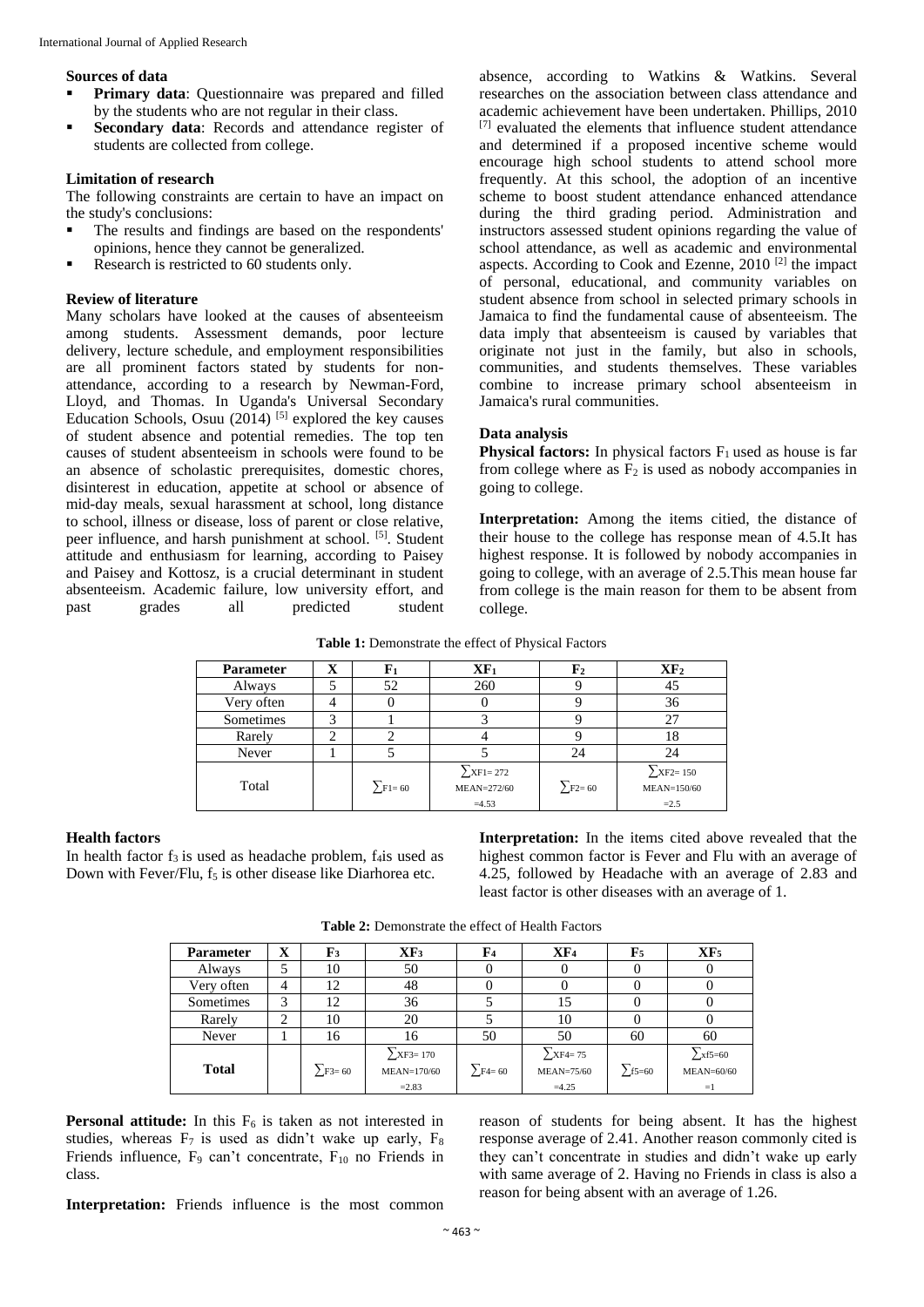| <b>Parameter</b> | X                   | F6            | XF <sub>6</sub>                               | $\mathbf{F}_{7}$ | XF <sub>7</sub>                                | F <sub>8</sub> | $XF_8$                                          | F,             | XF <sub>9</sub>                   | $\mathbf{F}_{10}$ | $\mathbf{XF}_{10}$                      |
|------------------|---------------------|---------------|-----------------------------------------------|------------------|------------------------------------------------|----------------|-------------------------------------------------|----------------|-----------------------------------|-------------------|-----------------------------------------|
| Always           |                     |               |                                               |                  | 40                                             | 12             | 60                                              |                | 25                                |                   | 15                                      |
| Very often       | 4                   |               |                                               | ◠                |                                                |                | 20                                              |                | 20                                |                   | v                                       |
| Sometimes        | 3                   |               | 21                                            | 10               | 30                                             | 10             | 30                                              | 10             | 30                                |                   | 0                                       |
| Rarely           | ◠<br>$\overline{ }$ |               |                                               | ◠                |                                                |                |                                                 |                | 10                                |                   | v                                       |
| Never            |                     | 53            | 53                                            | 38               | 38                                             | 31             | 31                                              | 35             | 35                                | 55                | 55                                      |
| <b>Total</b>     |                     | $\sum$ F6= 60 | $\sum$ XF6=74<br><b>MEAN=74/60</b><br>$=1.23$ | $\Sigma$ F7= 60  | $\Sigma$ XF4=120<br><b>MEAN=120/60</b><br>$=2$ | $\Sigma$ F8=60 | $\sum$ XF8=145<br><b>MEAN=145/60</b><br>$=2.41$ | $\Sigma$ F9=60 | $\sum$ XF9=120<br>$MEAN=120/60=2$ | $\Sigma$ F10=60   | $\sum$ XF10=76<br>$MEAN = 76/60 = 1.26$ |

**Table 3:** Demonstrate the effect of Personal Attitude

**Teacher Related Factors:** In this F<sub>11</sub> is used as Teachers Scolded,  $F_{12}$  is can't understand Teacher's lesson and  $F_{13}$  is as don't like the Teacher.

reason for being absent is that student can't understand their Teachers lesson with the average of 2.71, It has been followed by scolded by Teachers and don't like Teachers with the average of 1.23 and 1.1 respectively.

**Interpretation:** Above table shows that the most common

**Table 4:** Demonstrate the effect of Teacher Related Factors

| Parameter  | X | $\mathbf{F}_{11}$ | $XF_{11}$                                                   | $\mathbf{F}_{12}$ | $\mathbf{XF}_{12}$                        | $F_{13}$        | $XF_{13}$                        |
|------------|---|-------------------|-------------------------------------------------------------|-------------------|-------------------------------------------|-----------------|----------------------------------|
| Always     |   |                   |                                                             |                   |                                           |                 |                                  |
| Very often | 4 |                   |                                                             |                   |                                           |                 |                                  |
| Sometimes  | 3 |                   | 15                                                          | 51                | 153                                       |                 |                                  |
| Rarely     | ◠ |                   |                                                             |                   |                                           |                 |                                  |
| Never      |   | 51                | 51                                                          | ◠                 |                                           | 56              | 56                               |
| Total      |   | $\Sigma$ F11=60   | $\Sigma$ <sub>XF11=74</sub><br><b>MEAN=74/60</b><br>$=1.23$ | $\Sigma$ F12=60   | $\sum$ XF12=163<br>MEAN=163/60<br>$=2.71$ | $\Sigma$ F13=60 | $\sum$ XF13=66<br>MEAN=66/60=1.1 |

**Home related factors:** In Home Related Factors F<sub>14</sub> is used as Parents ask to be Absent from class,  $F_{15}$  is used as Too occupied with household work and  $F_{16}$  is used as Parents don't care about studies.

**Interpretation:** Students who say they are too occupied with household work has the highest Mean of 4.18. Parents who ask students to be absent from classes and don't care about their studies have the same response average of 1.13.

| <b>Parameter</b> | $\mathbf X$    | $F_{14}$      | XF <sub>14</sub>                                  | $F_{15}$        | XF <sub>15</sub>                          | $F_{16}$        | XF <sub>16</sub>                    |
|------------------|----------------|---------------|---------------------------------------------------|-----------------|-------------------------------------------|-----------------|-------------------------------------|
| Always           |                |               | 10                                                | 42              | 210                                       |                 | 10                                  |
| Very often       | $\overline{4}$ |               |                                                   |                 | 16                                        |                 |                                     |
| Sometimes        | 3              |               |                                                   |                 | 15                                        |                 |                                     |
| Rarely           | ↑              |               |                                                   |                 |                                           |                 |                                     |
| Never            |                | 58            | 58                                                | x               |                                           | 58              | 58                                  |
| Total            |                | $\sum$ F14=60 | $\Sigma$ XF14= 68<br><b>MEAN=68/60</b><br>$=1.13$ | $\Sigma$ F15=60 | $\sum$ XF15=251<br>MEAN=251/60<br>$=4.18$ | $\Sigma$ F16=60 | $\Sigma$ XF16=68<br>MEAN=68/60=1.13 |

**Table 5:** Demonstrate the effect of Home Related Factors

# **Conclusion**

The continuity of a student's learning process is ensured by their attendance in class. Absenteeism from class has a negative impact on a student's academic performance. This is because repeated absences can cause students to miss important information, facts, and directions, resulting in a lack of grasp of a topic, unfinished work, and poor participation in class activities.

Among all the causes presented, physical factor is the primary reason why students are absent from their classes. Flu/Fever is the leading culprit in this category. Home related factors, teachers related factors and personal factors follow in that order.

# **Of all the factors cited, the top 10 reasons of Student's absenteeism are as follows**

- House is far from college.
- $\blacksquare$  Flu & Fever.
- **Preoccupation with household work.**
- Headache.
- Can't understand teacher lessons.
- Friends influence to be absent from classes.
- Nobody accompanies in going to college.
- Can't wake up early.<br>  $T$ eachers scold
- Teachers scold.<br> $H<sub>2</sub>$  and  $H<sub>3</sub>$  are set of the set of the set of the set of the set of the set of the set of the set of the set of the set of the set of the set of the set of the set of the set of the set of the
- Have no friend in class.

### **Strategies can minimize absenteeism Communicate attendance expectations**

The first step in increasing attendance is to make school attendance standards apparent to students and their families, for example, in the student handbook, on the school website, and in face-to-face meetings. Make sure to emphasize the significance of punctuality and being on time for school. Set a quantifiable attendance target in the school improvement plan if attendance is a school or district-wide concern, and track progress toward that objective on a regular basis.

# **Keep an eye on the positive ratio**

Many schools have procedures in place for recording discipline offences, which generally implies that only negative behaviors are being documented. Negative